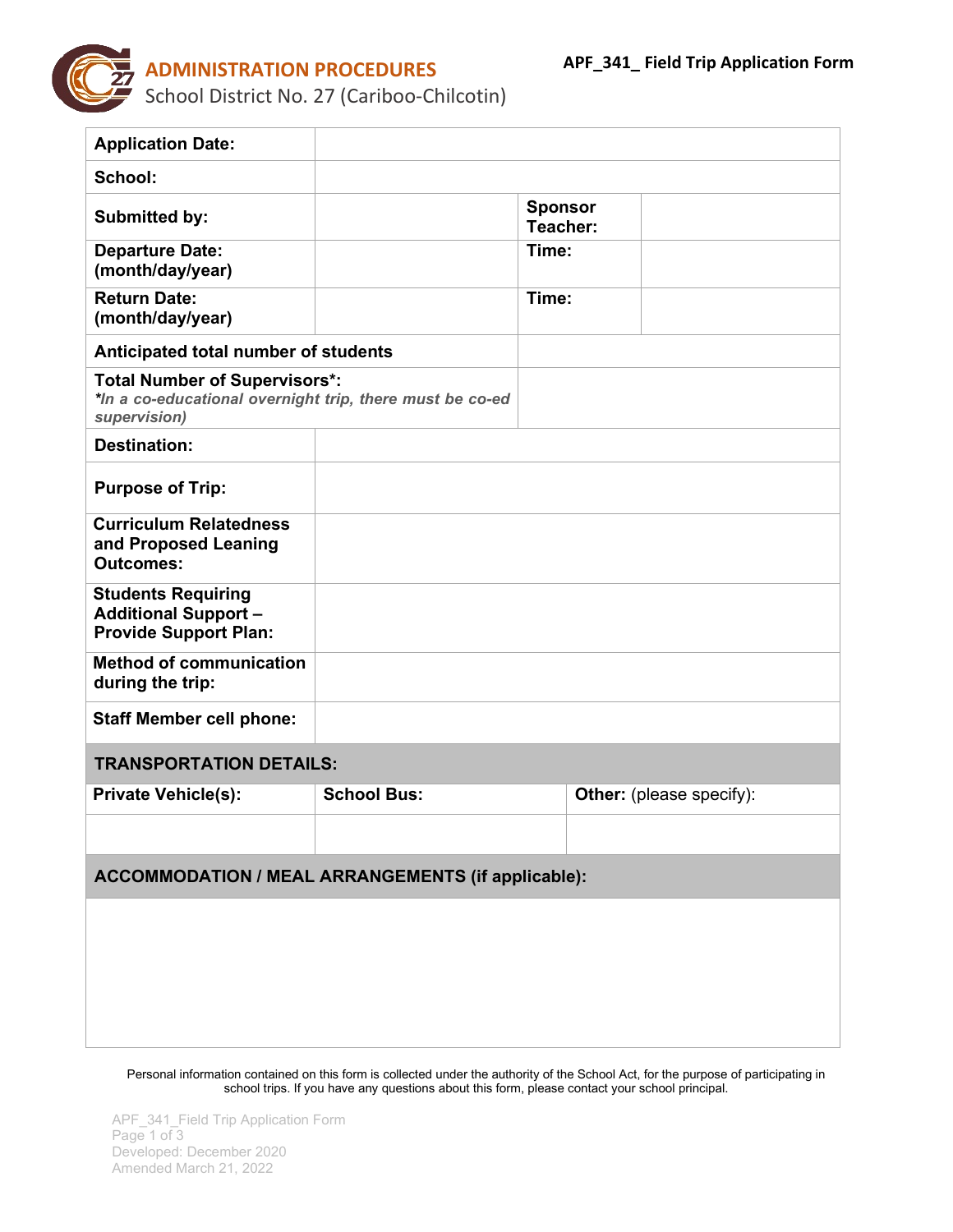

| Contingency Plan (should situations dictate a change in logistics): |           |                                          |                                     |  |
|---------------------------------------------------------------------|-----------|------------------------------------------|-------------------------------------|--|
|                                                                     |           |                                          |                                     |  |
|                                                                     |           |                                          |                                     |  |
|                                                                     |           |                                          |                                     |  |
| <b>Emergency Plan (for injury or illness of students):</b>          |           |                                          |                                     |  |
|                                                                     |           |                                          |                                     |  |
|                                                                     |           |                                          |                                     |  |
|                                                                     |           |                                          |                                     |  |
| <b>Total Cost of Trip:</b>                                          |           | <b>Cost Charge</b><br>Per Pupil:         |                                     |  |
|                                                                     |           |                                          |                                     |  |
| <b>Principal's Risk Assessment:</b><br>(As per SD#27 Admin Manual)  | LOW:      | <b>MEDIUM:</b>                           | HIGH:                               |  |
| <b>Risk Assessment Notes:</b>                                       |           |                                          |                                     |  |
|                                                                     |           |                                          |                                     |  |
|                                                                     |           |                                          |                                     |  |
| <b>PLAN TO MANAGE RISKS:</b>                                        |           |                                          |                                     |  |
|                                                                     |           |                                          |                                     |  |
|                                                                     |           |                                          |                                     |  |
| <b>Approval Required:</b>                                           |           |                                          |                                     |  |
| (Please check One)                                                  | Principal | Superintendent                           | <b>Board of</b><br><b>Education</b> |  |
|                                                                     |           |                                          |                                     |  |
| <b>Sponsor Teacher Signature</b>                                    |           | <b>Principal's Signature of Approval</b> |                                     |  |
|                                                                     |           |                                          |                                     |  |
|                                                                     |           |                                          |                                     |  |
| <b>Superintendent or Designate Approval</b>                         |           | <b>Board Approval Date</b>               |                                     |  |

*Note: The Principal is responsible for ensuring that planning, safety procedures and authorization for the trip are in place.* 

Personal information contained on this form is collected under the authority of the School Act, for the purpose of participating in school trips. If you have any questions about this form, please contact your school principal.

APF\_341\_Field Trip Application Form Page 2 of 3 Developed: December 2020 Amended March 21, 2022